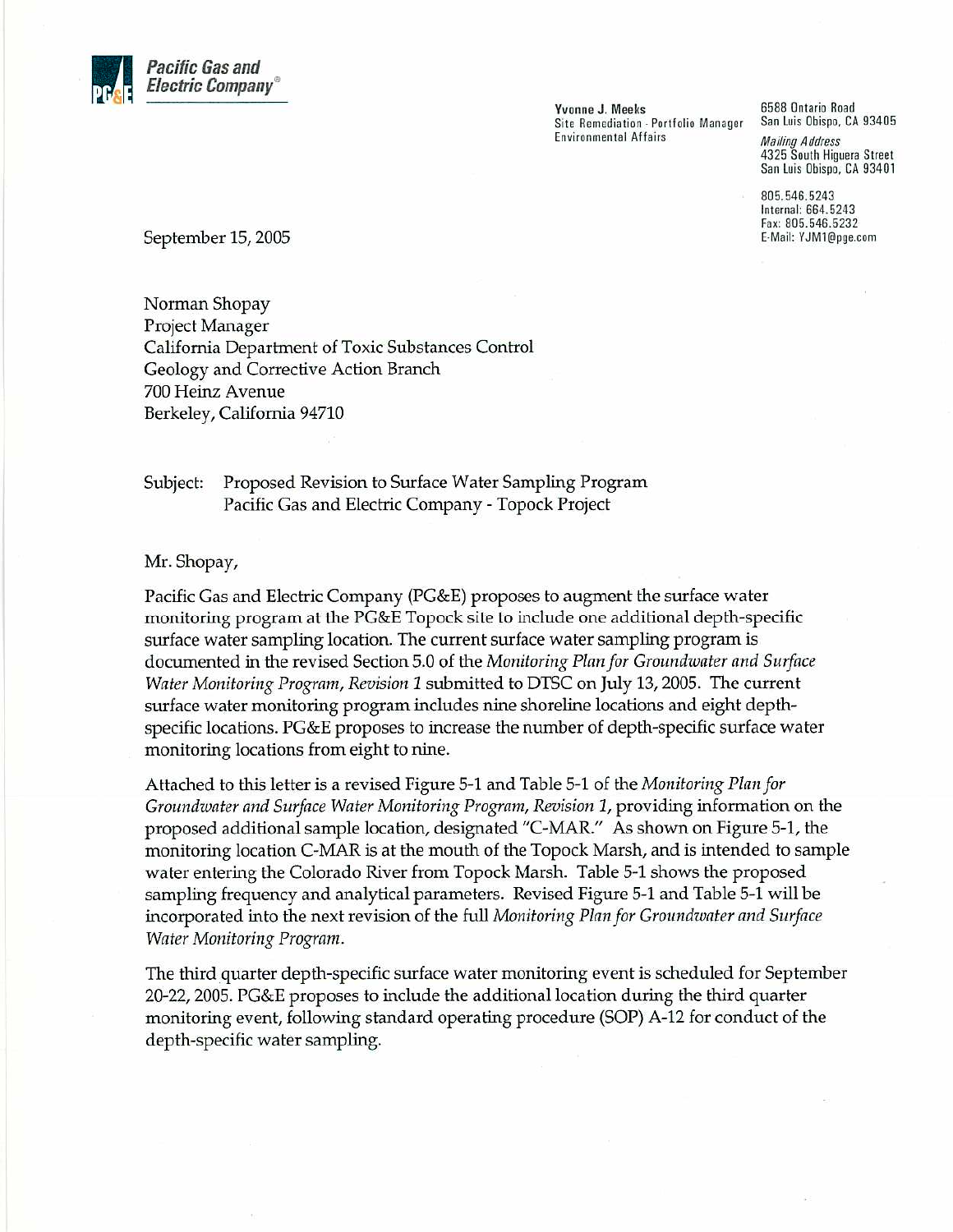Norman Shopay Page 2 of 2 September 15, 2005

If you have any questions, please do not hesitate to contact me. I can be reached at (805) 546-5243.

Sincerely,

Julie Estina Jor Yvonne Mecker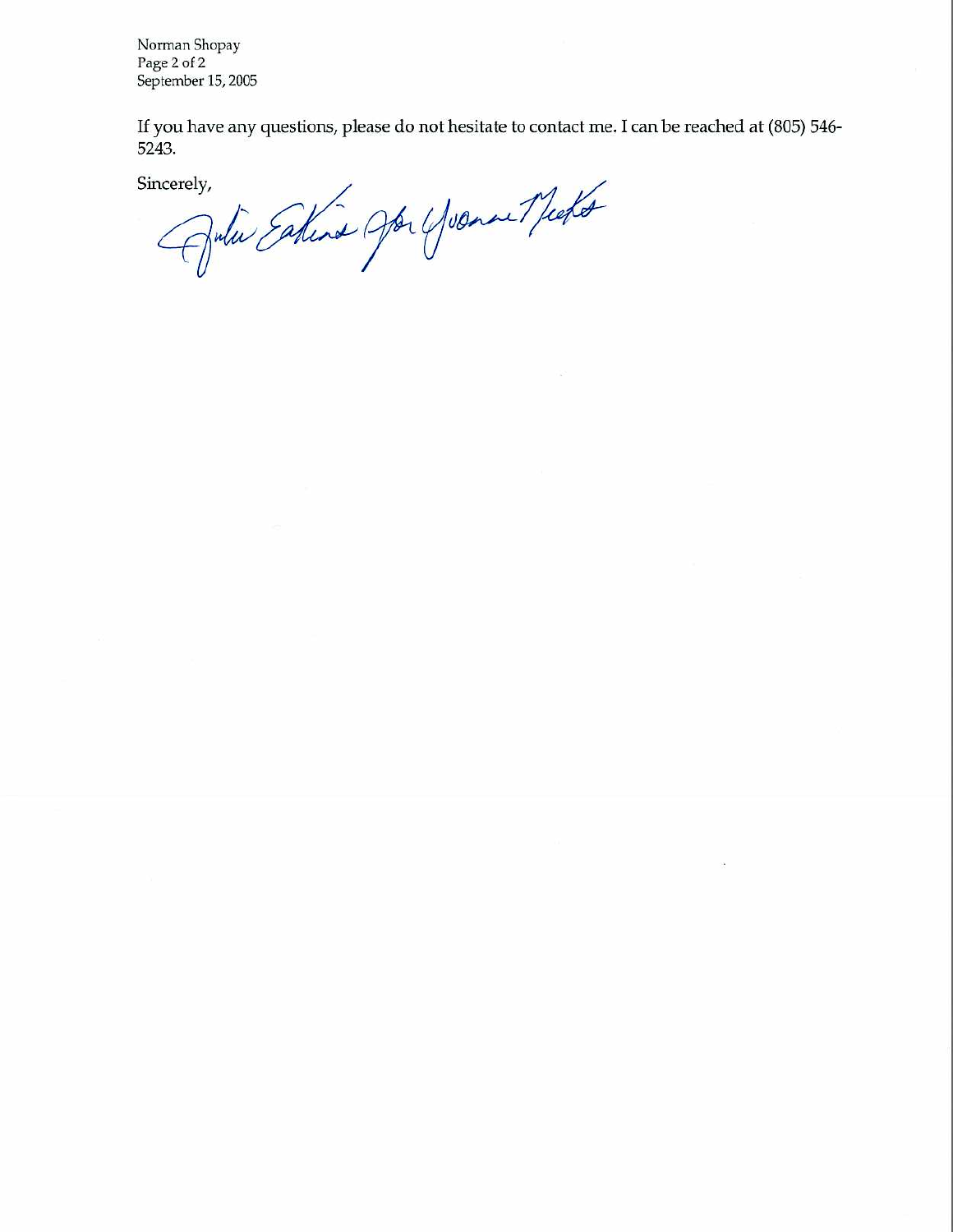## **TABLE 5-1**

Surface Water Sampling Analyses and Frequencies *PG&E Topock Compressor Station, Needles, California Monitoring Plan for Groundwater and Surface Water Monitoring Program*

|                                    | <b>Analytical Parameters and Frequencies</b> |                          |                                |    |                 |            |            |
|------------------------------------|----------------------------------------------|--------------------------|--------------------------------|----|-----------------|------------|------------|
| <b>Well ID</b>                     | <b>Hexavalent</b><br>Chromium                | <b>Total</b><br>Chromium | <b>Specific</b><br>Conductance | pH | <b>Hardness</b> | <b>TDS</b> | <b>TSS</b> |
| <b>River Channel Surface Water</b> |                                              |                          |                                |    |                 |            |            |
| C-CON                              | $Q-M^*$                                      | $Q-M^*$                  | Q                              | Q  | $Q-M^*$         | Q          | Q          |
| $C-I-3$                            | $Q-M^*$                                      | $Q-M^*$                  | Q                              | Q  | $Q-M^*$         | Q          | Q          |
| C-MAR                              | $Q-M^*$                                      | $Q-M^*$                  | Q                              | Q  | $Q-M^*$         | Q          | Q          |
| C-NR1                              | $Q-M^*$                                      | $Q-M^*$                  | Q                              | Q  | $Q-M^*$         | Q          | Q          |
| C-NR3                              | $Q-M^*$                                      | $Q-M^*$                  | Q                              | Q  | $Q-M^*$         | Q          | Q          |
| C-NR4                              | $Q-M^*$                                      | $Q-M^*$                  | Q                              | Q  | $Q-M^*$         | Q          | Q          |
| C-R22                              | $Q-M^*$                                      | $Q-M^*$                  | Q                              | Q  | $Q-M^*$         | Q          | Q          |
| C-R27                              | $Q-M^*$                                      | $Q-M^*$                  | Q                              | Q  | $Q-M^*$         | Q          | Q          |
| C-TAZ                              | $Q-M^*$                                      | $Q-M^*$                  | Q                              | Q  | $Q-M^*$         | Q          | Q          |
| <b>Shoreline Surface Water</b>     |                                              |                          |                                |    |                 |            |            |
| CON                                | $Q - M$                                      | $Q - M$                  | Q                              | Q  | ---             | ---        | ---        |
| $I-3$                              | $Q - M$                                      | $Q - M$                  | Q                              | Q  | ---             | ---        |            |
| <b>NR-1</b>                        | $Q - M$                                      | $Q - M$                  | Q                              | Q  | ---             | ---        |            |
| <b>NR-2</b>                        | $Q - M$                                      | $Q - M$                  | Q                              | Q  | ---             | ---        |            |
| NR-3                               | $Q - M$                                      | $Q - M$                  | Q                              | Q  |                 |            |            |
| $R-22$                             | $Q - M$                                      | $Q - M$                  | Q                              | Q  |                 | ---        |            |
| $R-27$                             | $Q - M$                                      | $Q - M$                  | Q                              | Q  | ---             |            |            |
| $R-28$                             | $Q - M$                                      | $Q - M$                  | Q                              | Q  |                 |            |            |
| <b>RRB</b>                         | $Q - M$                                      | $Q - M$                  | Q                              | Q  | ---             |            |            |

Notes:

See Table 4-3 for list of methods and reporting limits.

 $M =$  monthly

 $Q =$  quarterly

TDS = total dissolved solids

TSS = total suspended solids

 $--$  = not applicable

\* Depth-specific river channel surface water sampling will be conducted on a quarterly basis after initial July 2005 event (see Section 5), and monthly during low water level periods (typically December through March). Low-water stage events will be evaluated based upon projected river levels.